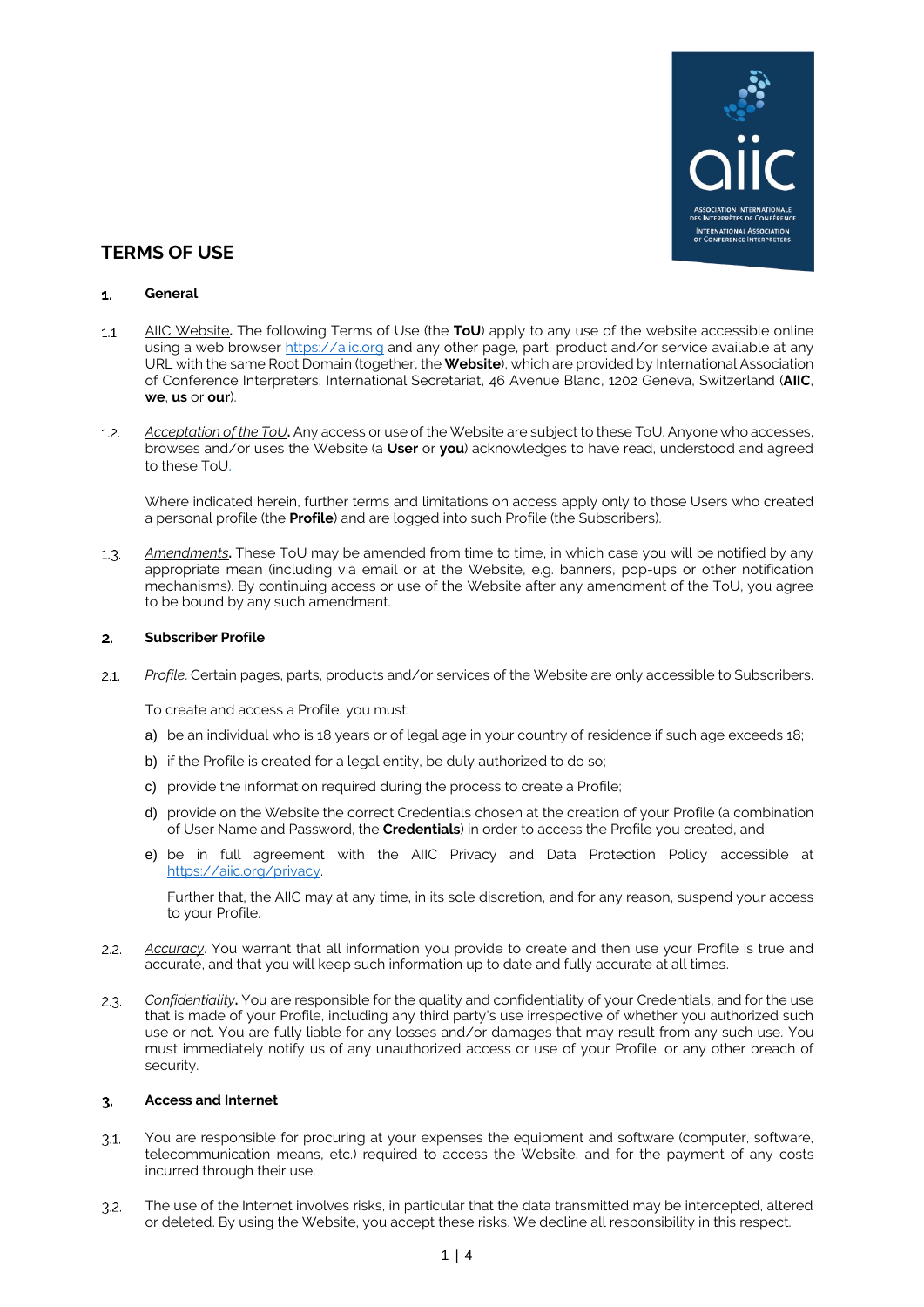

### 4. **Intellectual property**

- $4.1.$ *Ownership of AIIC***.** Subject to Section [4.3](#page-1-0) (*User Content*), we and our licensors own the copyright and all intellectual property rights in and to the Website, the content published on the Website (the **Content**).
- *License***.** Subject to your compliance with the ToU and any additional applicable terms referred to on the  $4.2.$ Website, AIIC grants you a non-exclusive, non-transferable, revocable and limited license, without the right to sublicense, to access the Website and the Content strictly for the purpose of using the Website in accordance with these ToU. AIIC and/or its licensors reserve all rights on the Website Content not expressly granted herein.
- <span id="page-1-0"></span>*User Content***.** Certain parts of the Website may allow Users to upload, publish or transmit Content using  $4.3.$ the Website (the **User Content**). Ownership in User Content you upload to the Website remains with you or your licensors. You hereby grant us a worldwide, free of charge, perpetual, irrevocable, transferable, assignable license, with right of sublicense, and any intellectual property rights related thereto, to use the User Content for any purpose. Without limiting the generality of the foregoing, this includes the right to reproduce, modify, adapt, copy, store and publish the User Content for the purpose of displaying it and allowing us to operate the Website, under the license of our choice (including a Creative Commons license). We reserve the right (but do not have the obligation) to adjust, refuse or remove any User Content at our sole discretion.
- *Copyright Policy – Communicate! and the AIIC Blog*: Our policy is to grant upon request permission for  $A.A.$ republication of any article or other Content published in *Communicate!* or the *AIIC Blog*, subject to our consent, as long as *"Communicate! The AIIC Webzine*" with its URL ([/webzine\)](https://aiic.net/webzine) or *The AIIC Blog* with its ([/blog\)](https://aiic.net/blog) is clearly indicated as the original source. Requests for permission to reproduce should be sent to[: info@aiic.org.](mailto:info@aiic.orget) If you originally publish an article in *Communicate!* or *The AIIC Blog*, you undertake (1) not to republish it in any media for a period of 60 days after its date of publication on our Website and (2) to make reference in any further publication to *Communicate!* or *The AIIC Blog* as the original publication.
- *Infringement***.** If you think that the Website Content infringe any copyright or other intellectual property  $4.5.$ right, you may at all times contact us at info@aiic.org and we will investigate your request.

#### 5. **Undertakings of Users**

- $5.1.$ *Restrictions***.** Subject to mandatory law to the contrary, you are not allowed to (i) copy, modify or create derivatives of any part or all of the Website Content; (ii) resell, transfer, assign, lease, lend, or license the Website Content to third parties; (iii) deep-link, reverse engineer, frame, disassemble or monitor (*e.g.* spider, scrape) the Website, nor incorporate into another website or medium; (iv) use the Website to advertise products or services or to solicit anyone to buy or sell products or services, without prior written approval from us; and (v) gather and or use any contact data on the Website for purposes of spamming or for any non-personal or commercial purposes.
- $5.2.$ *Representations and warranties of Users***.** You represent and warrant that your use of the Website, and that any data information and or content you provide shall not (i) infringe, or cause a third party to infringe, any applicable law or regulation; (ii) infringe any intellectual property right, or other proprietary right or right of publicity or privacy; (iii) be unlawful; (iv) be defamatory or trade libelous; (v) be obscene or contain pornography; (vi) include incomplete, false or inaccurate information about yourself, your organization, or any information about any other individual, company or other legal entity; (vii) be inadequate or inadequate language; and (viii) contain any viruses, Trojan horses, worms, time bombs, cancel bots or other computer programming routines that are intended to damage, detrimentally interfere with, surreptitiously intercept or expropriate any system, data or personal information.
- $5.3.$ *Indemnification*. You must defend, hold harmless and indemnify us for any claim, demand, dispute, litigation, damage or loss (including reasonable attorney's fees) incurred by us or another User or a third party arising out of your access and use of the Website and/or any infringement of the ToU.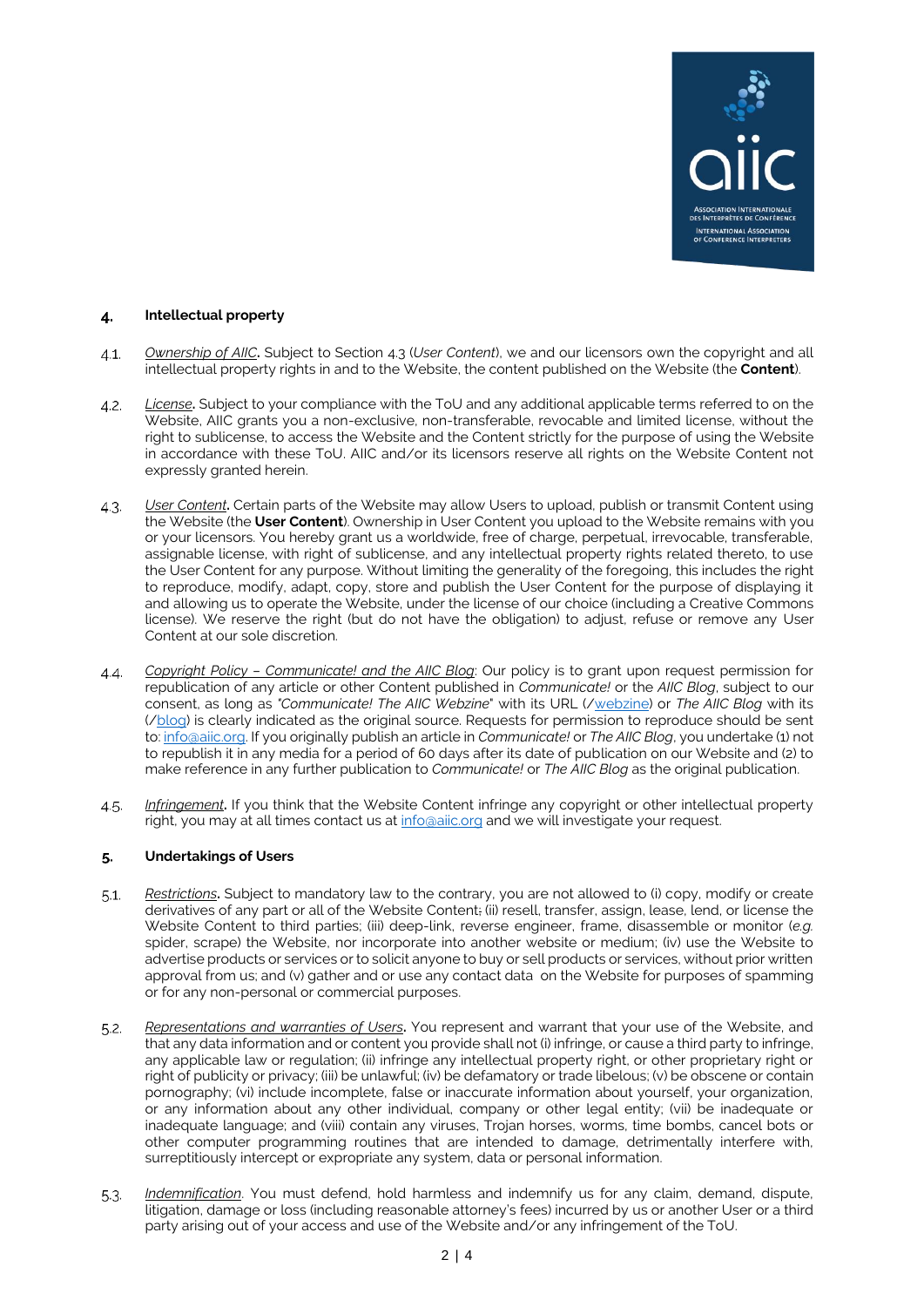

## 6. **Privacy and Data Protection Policy**

AIIC Privacy and Data Protection Policy is accessible a[t https://aiic.org/privacy](https://aiic.org/privacy).

#### $\overline{7}$ . **Amendments, Suspension and Termination of Use**

- $7.1.$ *In General.* We reserve the right, at any time, without having to provide any justification therefor, to modify or temporarily or permanently stop, or remove the Website, in whole or in part, and/or with or without notice, without incurring any liability. We reserve the right to remove or delete any Content.
- *Account*. If you have a Profile, we may, at our sole discretion, temporarily or permanently suspend, cancel  $7.2.$ or terminate your Profile, any information relating therewith, and/or your access and/or use to all or part of the Website, with or without notice and for any reason, including, without limitation, breach of these ToU, without incurring any liability.

# 8. **No Warranties and Liability**

- $8.1.$ *In General***.** The Website and the Content are provided "*as is*" and "*as available*". We disclaim all warranties, express or implied, in connection therewith, including any warranties of merchantability, fitness for a particular purpose, quiet enjoyment and non-infringement of third-party rights, to the fullest extent permitted by applicable law. Without limiting the generally of the foregoing, we neither represent nor warrant that the Website or the Content will (i) meet your requirements or expectations; (ii) that the operation of the Website will be uninterrupted or error-free, or free from virus and malicious software; and (iii) that the Content will be error-free, that any errors will be corrected. You access and use the Website and Content at your sole risk and liability.
- $8.2$ *Links to third party Websites***.** The Website may contain links to third party websites maintained by other providers. These links are provided solely as a convenience to the Users and not as an endorsement by us of such third-party sites. We assume no responsibility or liability regarding the operation of, content or accuracy of materials on such third-party Websites.
- 8.3. *User Content***.** All data, information and or content posted on, transmitted through, or linked from the Website by you or others, are the sole responsibility of the User. We do not make any representation or warranty, express or implied, as to the accuracy, timeliness, or completeness of such information and have no liability relating to it, whether arising under intellectual property, unfair competition and price indication laws, libel, privacy, obscenity, or otherwise.
- $8.4.$ *No liability***.** To the extent permitted by applicable law, we waive all liability for any direct, indirect, consequential or special losses or damages of any kind whatsoever, arising from, or in connection with, the access and use of the Website, including authorized or unauthorized third-party use of Profiles, in particular. Without prejudice to the generality of the foregoing, to the extent permitted under applicable law, we disclaim any liability for damages or losses, whether foreseen or foreseeable, or whether we have been advised of the risk thereof, related to the loss of use, interruption of business, loss of actual or anticipated profit, loss of revenue, loss of anticipated savings, loss of opportunity, loss of goodwill, loss of reputation, loss of, damage to or corruption of data, or any other indirect, special, incidental, exemplary, or consequential damages or losses of any kind, regardless of the form of action, whether in contract, tort, strict liability or otherwise.

#### **Miscellaneous**  $Q_{\rm L}$

*Severability*. If any provision of these ToU is or becomes invalid, unenforceable or non-binding, this shall  $Q.1$ not affect any other provision thereof. In such event, such invalid, unenforceable or non-binding provision shall nonetheless be enforced to the fullest extent permitted under applicable law, insofar as the invalid, unenforceable or non-binding provision shall be replaced by a valid, enforceable and binding provision reflecting to the greatest extent possible the intent of the original provision.